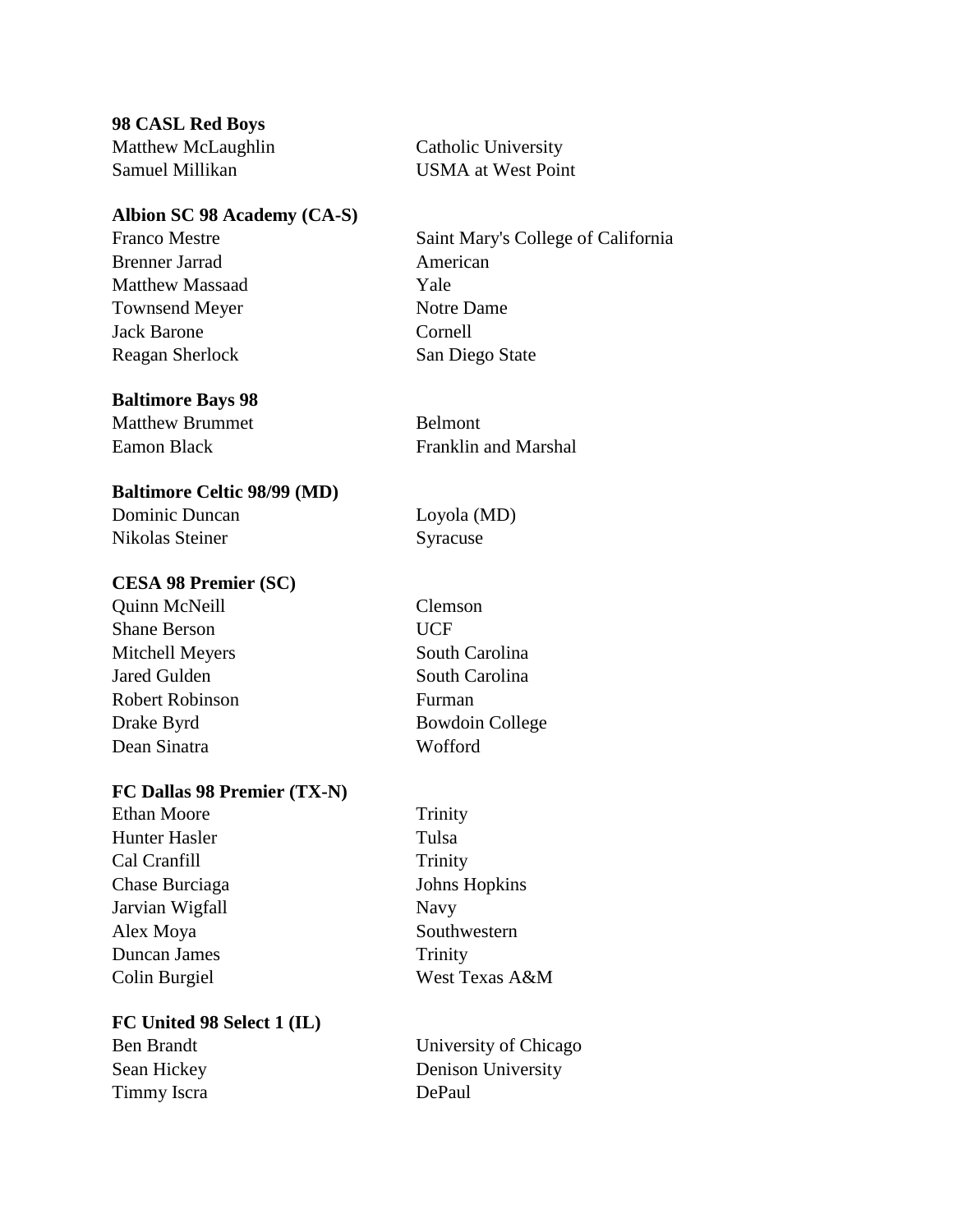Jonathan Sanchez Loyola Chicago J. Nash Pirie Michigan Alex Alfaro Wisconsin Seth Grossman Wisconsin Noah Melick Wisconsin Jaylen Anderson Xavier

#### **Loudoun 98 Red (VA)**

Kosta Nika Binghamton Ian Mateer George Mason Emin Karic George Mason Aaron Uribe Air Force Ryan Pyszka Binghamton Michael Scully **Air Force** Bruk Fekade **VCU** 

#### **Ohio Galaxies FC 98 Elite (OH-S)**

Phillip "Nate" Cruz Jake Erlandson Christian Wright **Blake Pittser** Foster Martin Cole Hamilton Kayin Tennon

#### **Penn Fusion 98 (PA-E)**

Matthew Freese **Harvard** Maxwell Zandi Villanova Aiden McFadden Notre Dame Richard Schlentz Villanova Frankie DeRosa Princeton Samuel Brown Loyola (MD) Quinn Dudek Davidson George Ladner Dickinson Eamon O'Connor Bucknell Cameron Peploe West Chester

Manny Cerritos University of Illinois - Chicago Jake Nunez University of Illinois - Chicago Jose Castillo University of Illinois - Chicago

Nabil Milani UNC Asheville Sam Golan College of William & Mary

| <b>Huntington College</b>   |
|-----------------------------|
| <b>Huntington College</b>   |
| <b>Wright State</b>         |
| <b>Wright State</b>         |
| Ohio Dominican              |
| Capital University          |
| <b>Thomas Moore College</b> |

Anthony Marcucci Connecticut College Justin Quintero New York Institute of Technology